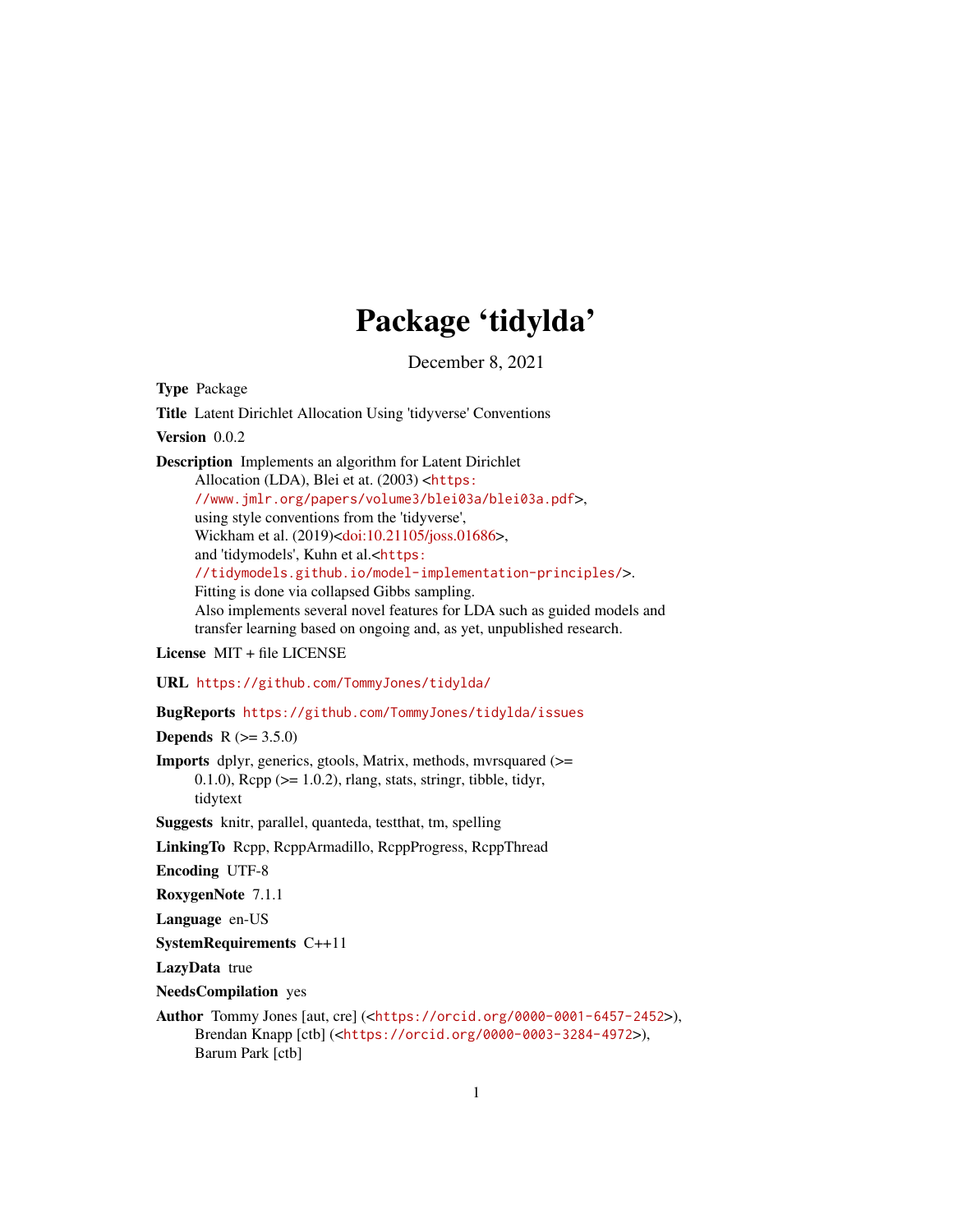<span id="page-1-0"></span>Maintainer Tommy Jones <jones.thos.w@gmail.com> Repository CRAN Date/Publication 2021-12-08 05:40:02 UTC

## R topics documented:

| Index |  |
|-------|--|
|       |  |
|       |  |
|       |  |
|       |  |
|       |  |
|       |  |
|       |  |
|       |  |
|       |  |
|       |  |

augment.tidylda *Augment method for* tidylda *objects*

#### Description

augment appends observation level model outputs.

#### Usage

```
## S3 method for class 'tidylda'
augment(
 x,
  data,
  type = c("class", "prob"),
 document_col = "document",
 term_col = "term",
  ...
)
```

| <b>X</b>     | an object of class tidylda                                                                                                                                       |
|--------------|------------------------------------------------------------------------------------------------------------------------------------------------------------------|
| data         | a tidy tibble containing one row per original document-token pair, such as is re-<br>turned by tdm tidiers with column names c("document", "term") at a minimum. |
| type         | one of either "class" or "prob"                                                                                                                                  |
| document_col | character specifying the name of the column that corresponds to document IDs.<br>Defaults to "document".                                                         |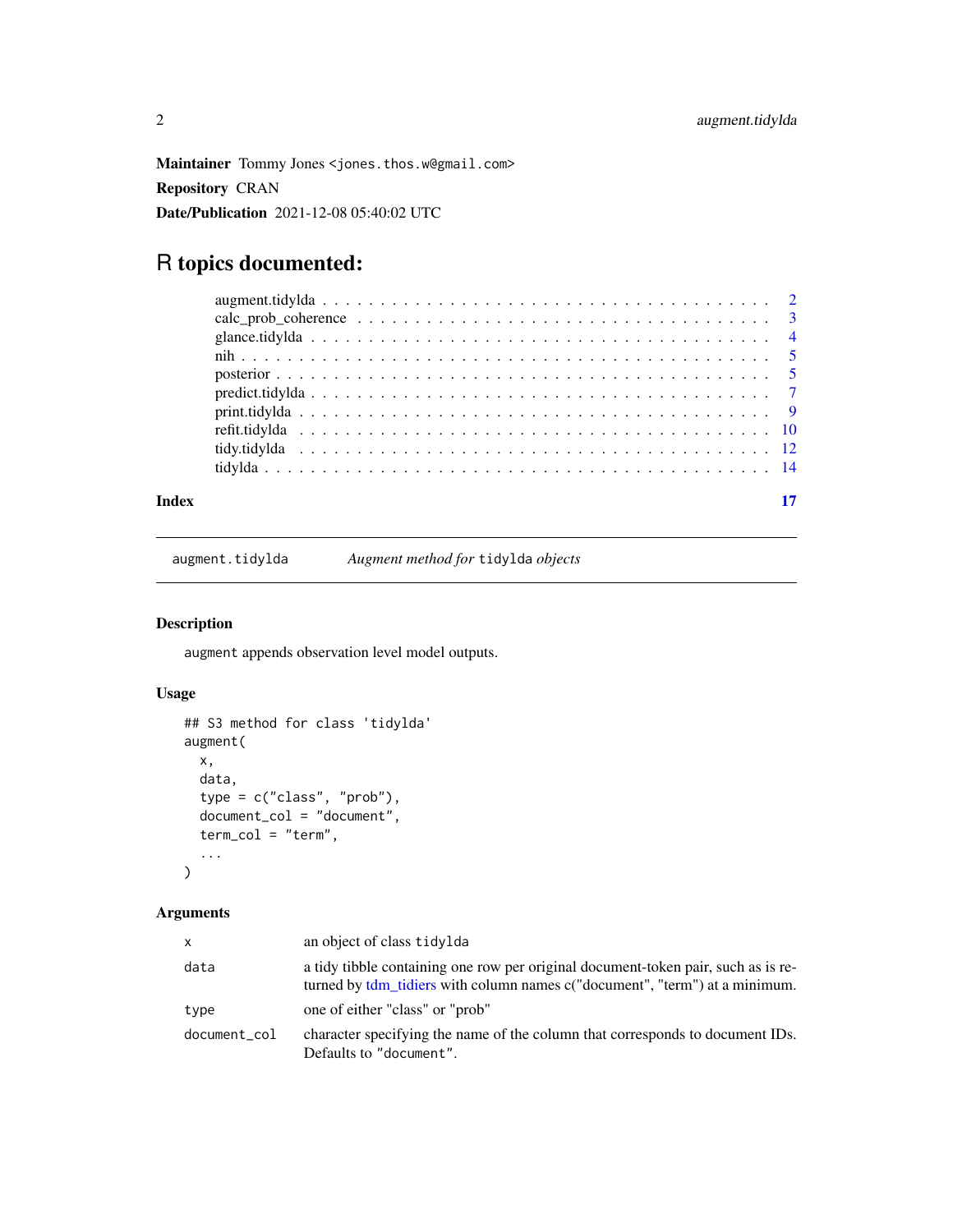<span id="page-2-0"></span>

| term col                | character specifying the name of the column that corresponds to term/token IDs.<br>Defaults to "term". |
|-------------------------|--------------------------------------------------------------------------------------------------------|
| $\cdot$ $\cdot$ $\cdot$ | other arguments passed to methods, currently not used                                                  |

#### Details

The key statistic for augment is  $P$ (topic | document, token) =  $P$ (topic | token) \*  $P$ (token | document). P(topic | token) are the entries of the 'lambda' matrix in the [tidylda](#page-13-1) object passed with x. P(token | document) is taken to be the frequency of each token normalized within each document.

#### Value

augment returns a tidy tibble containing one row per document-token pair, with one or more columns appended, depending on the value of type.

If type = 'prob', then one column per topic is appended. Its value is P(topic | document, token).

If type = 'class', then the most-probable topic for each document-token pair is returned. If multiple topics are equally probable, then the topic with the smallest index is returned by default.

calc\_prob\_coherence *Probabilistic coherence of topics*

#### Description

Calculates the probabilistic coherence of a topic or topics. This approximates semantic coherence or human understandability of a topic.

#### Usage

```
calc_prob_coherence(beta, data, m = 5)
```
#### Arguments

| beta | A numeric matrix or a numeric vector. The vector, or rows of the matrix rep-                                                                |
|------|---------------------------------------------------------------------------------------------------------------------------------------------|
|      | resent the numeric relationship between topic $(s)$ and terms. For example, this<br>relationship may be $p(wordtopic)$ or $p(topic word)$ . |
|      |                                                                                                                                             |
| data | A document term matrix or term co-occurrence matrix. The preferred class is a                                                               |
|      | dgCMatrix-class. However there is support for any Matrix-class object as                                                                    |
|      | well as several other commonly-used classes such as matrix, dfm, DocumentTermMatrix,                                                        |
|      | and simple_triplet_matrix                                                                                                                   |
| m    | An integer for the number of words to be used in the calculation. Defaults to 5                                                             |

#### Details

For each pair of words a, b in the top M words in a topic, probabilistic coherence calculates  $P(b|a)$  -P(b), where a is more probable than b in the topic. For example, suppose the top 4 words in a topic are a, b, c, d. Then, we calculate 1.  $P(ab) - P(b)$ ,  $P(ac) - P(c)$ ,  $P(ald) - P(d)$  2.  $P(bc) - P(c)$ ,  $P(bId) - P(c)$ P(d) 3. P(cld) - P(d) All 6 differences are averaged together.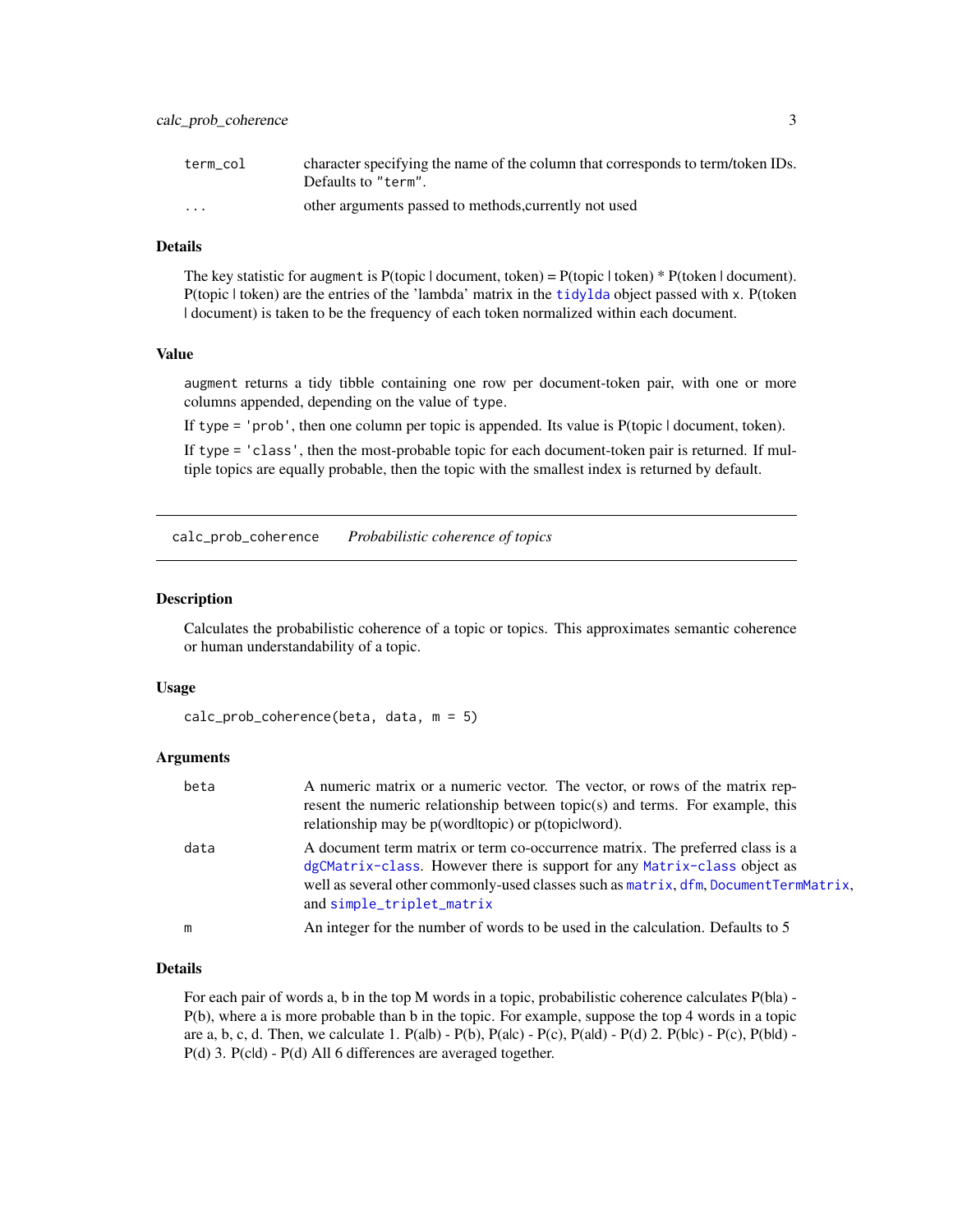#### <span id="page-3-0"></span>Value

Returns an object of class numeric corresponding to the probabilistic coherence of the input topic(s).

#### Examples

```
# Load a pre-formatted dtm and topic model
data(nih_sample_dtm)
# fit a model
set.seed(12345)
model <- tidylda(
  data = nih\_sample\_dtm[1:20, ], k = 5,
  iterations = 100, burnin = 50
)
calc_prob_coherence(beta = model$beta, data = nih_sample_dtm, m = 5)
```
glance.tidylda *Glance method for* tidylda *objects*

#### Description

glance constructs a single-row summary "glance" of a tidylda topic model.

#### Usage

```
## S3 method for class 'tidylda'
\text{glance}(x, \ldots)
```
#### Arguments

|          | an object of class tidylda                            |
|----------|-------------------------------------------------------|
| $\cdots$ | other arguments passed to methods, currently not used |

#### Value

glance returns a one-row [tibble](#page-0-0) with the following columns:

num\_topics: the number of topics in the model num\_documents: the number of documents used for fitting num\_tokens: the number of tokens covered by the model iterations: number of total Gibbs iterations run burnin: number of burn-in Gibbs iterations run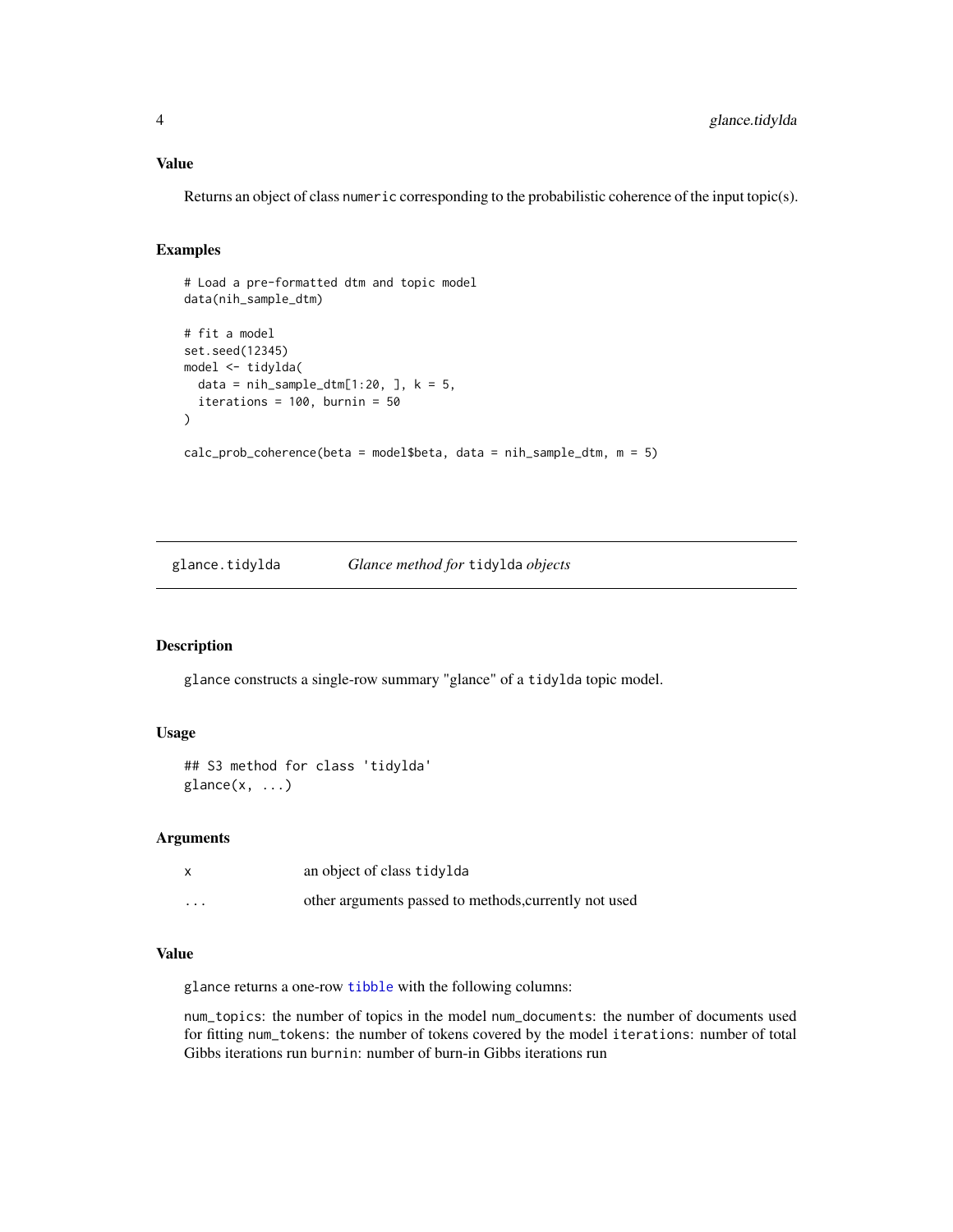<span id="page-4-0"></span>nih 5

#### Examples

dtm <- nih\_sample\_dtm lda <- tidylda(data = dtm, k = 10, iterations = 100, burnin = 75) glance(lda)

nih *Abstracts and metadata from NIH research grants awarded in 2014*

#### **Description**

This dataset holds information on research grants awarded by the National Institutes of Health (NIH) in 2014. The data set was downloaded in approximately January of 2015 from [https:](https://exporter.nih.gov/ExPORTER_Catalog.aspx) [//exporter.nih.gov/ExPORTER\\_Catalog.aspx](https://exporter.nih.gov/ExPORTER_Catalog.aspx). It includes both 'projects' and 'abstracts' files.

#### Usage

data("nih\_sample")

#### Format

For nih\_sample, a [tibble](#page-0-0) of 100 randomly-sampled grants' abstracts and metadata. For nih\_sample\_dtm, a [dgCMatrix-class](#page-0-0) representing the document term matrix of abstracts from 100 randomly-sampled grants.

#### Source

National Institutes of Health ExPORTER [https://exporter.nih.gov/ExPORTER\\_Catalog.aspx](https://exporter.nih.gov/ExPORTER_Catalog.aspx)

posterior *Draw from the marginal posteriors of a tidylda topic model*

#### Description

These functions are used to sample from the marginal posteriors of a tidylda topic model. This is useful for quantifying uncertainty around the parameters of beta or theta.

#### Usage

```
posterior(x, ...)
## S3 method for class 'tidylda'
posterior(x, ...)
## S3 method for class 'tidylda_posterior'
generate(x, matrix, which, times, ...)
```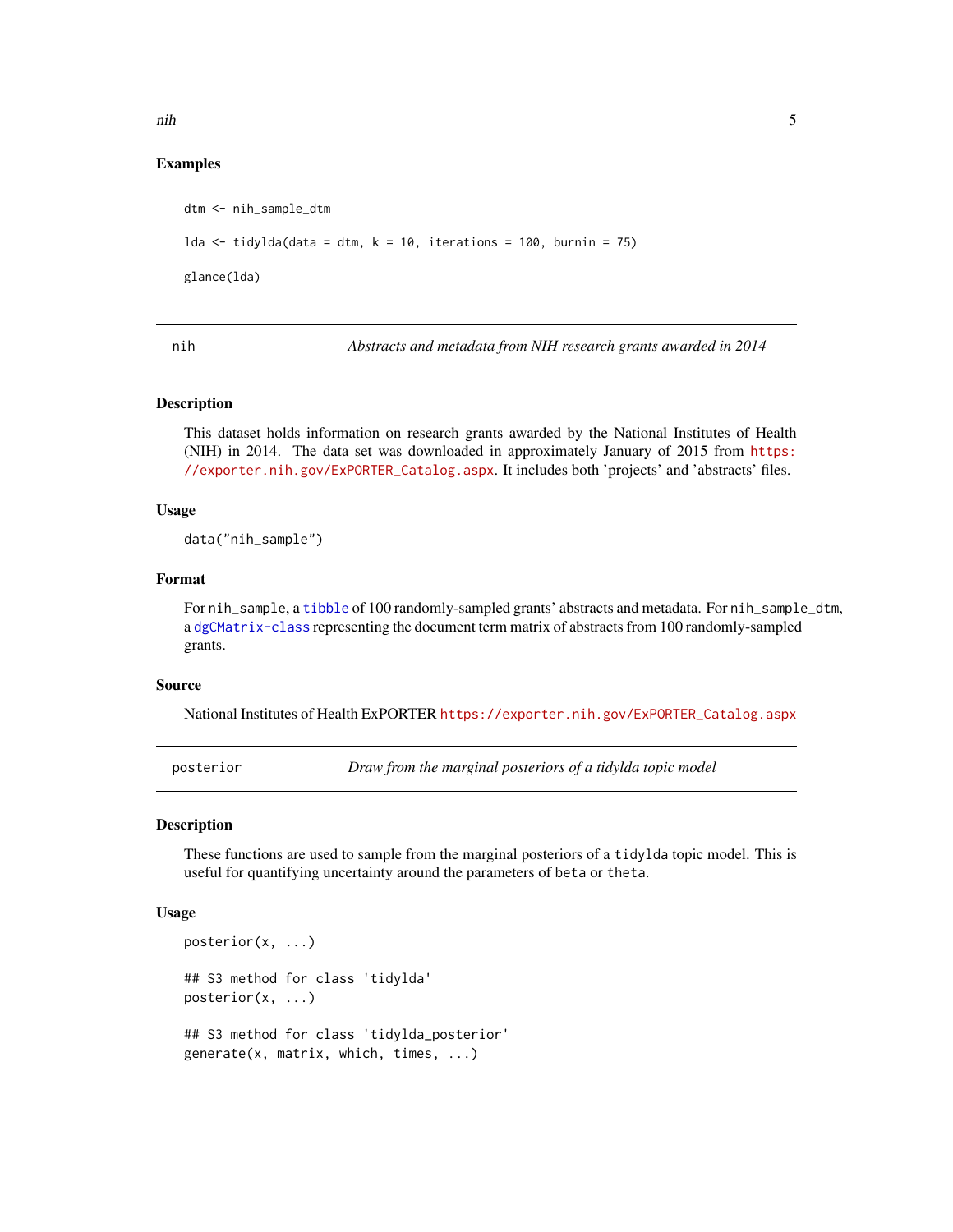#### Arguments

| x        | For posterior, an object of class tidylda. For generate, an object of class<br>tidylda_posterior obtained by a call to posterior. |
|----------|-----------------------------------------------------------------------------------------------------------------------------------|
| $\cdots$ | Other arguments, currently not used.                                                                                              |
| matrix   | A character of either 'theta' or 'beta', indicating from which matrix to draw<br>posterior samples.                               |
| which    | Row index of theta, for document, or beta, for topic, from which to draw<br>samples, which may also be a vector of indices.       |
| times    | Integer number of samples to draw.                                                                                                |

#### Details

To sample from the marginal posteriors of a model, you must first make a call to posterior and then a call to generate.

posterior takes an object of class tidylda and constructs an object of class tidylda\_posterior which contains two matrices. The rows of these matrices are Dirichlet parameters used to sample from the marginal posteriors of theta and beta.

generate takes an object of class tidylda\_posterior and samples from the marginal posterior of the parameters specified by the matrix argument.

#### Value

posterior returns an object of class tidylda\_posterior.

generate returns a tibble with one row per parameter per sample.

Returns a data frame where each row is a single sample from the posterior. Each column is the distribution over a single parameter. The variable var is a facet for subsetting by document (for theta) or topic (for beta).

#### References

Heinrich, G. (2005) Parameter estimation for text analysis. Technical report. [http://www.arbylon.net/](http://www.arbylon.net/publications/text-est.pdf)publications/text[est.pdf](http://www.arbylon.net/publications/text-est.pdf)

```
# load some data
data(nih_sample_dtm)
# fit a model
set.seed(12345)
m <- tidylda(
  data = nih\_sample\_dtm[1:20, ], k = 5,
  iterations = 200, burnin = 175
)
```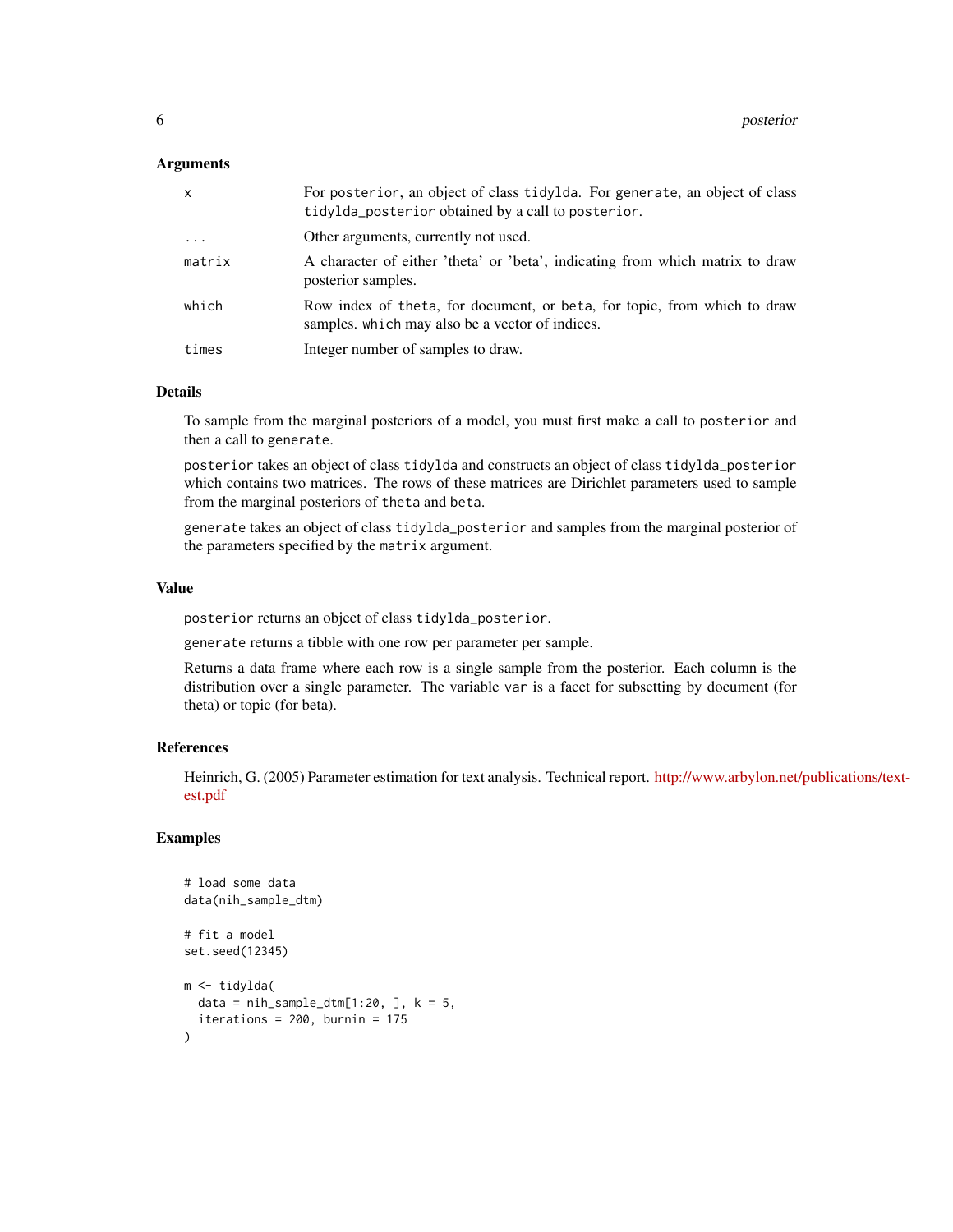#### <span id="page-6-0"></span>predict.tidylda 7

```
# construct a posterior object
p <- posterior(m)
# sample from the marginal posterior corresponding to topic 1
t1 <- generate(
 x = p,
 matrix = "beta",
 which = 1,
  times = 100
\lambda# sample from the marginal posterior corresponding to document 5
d5 <- generate(
 x = p,
 matrix = "theta",which = 5,times = 100
)
```
<span id="page-6-1"></span>predict.tidylda *Get predictions from a Latent Dirichlet Allocation model*

#### Description

Obtains predictions of topics for new documents from a fitted LDA model

#### Usage

```
## S3 method for class 'tidylda'
predict(
  object,
 new_data,
 method = c("gibbs", "dot"),iterations = NULL,
 burnin = -1,
 no_common_tokens = c("default", "zero", "uniform"),
  threads = 1,
  verbose = TRUE,
  ...
)
```

| object   | a fitted object of class tidylda                                                                       |
|----------|--------------------------------------------------------------------------------------------------------|
| new_data | a DTM or TCM of class dgCMatrix or a numeric vector                                                    |
| method   | one of either "gibbs" or "dot". If "gibbs" Gibbs sampling is used and iterations<br>must be specified. |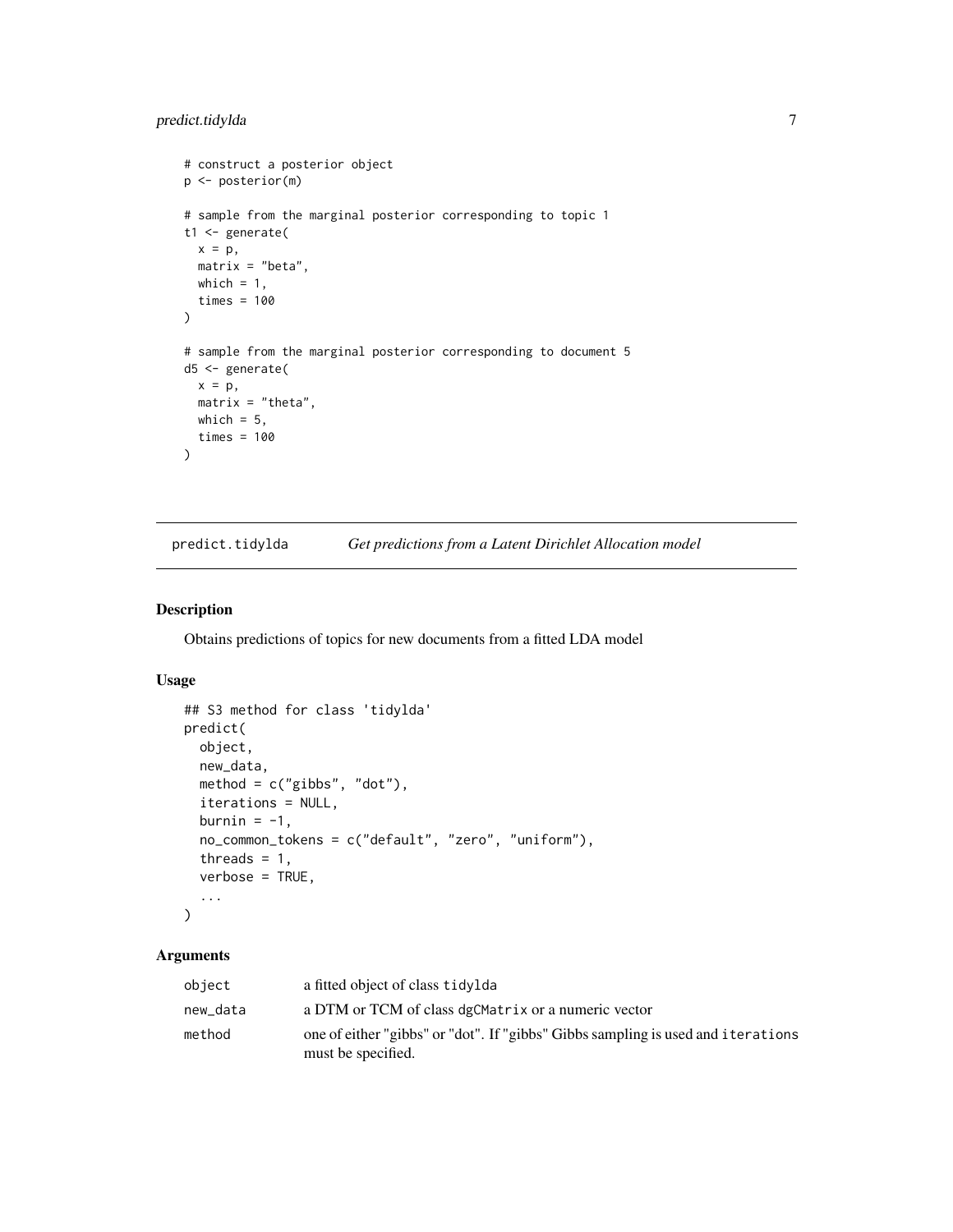<span id="page-7-0"></span>

| iterations       | If method = "gibbs", an integer number of iterations for the Gibbs sampler to<br>run. A future version may include automatic stopping criteria.                                                                                                         |  |
|------------------|---------------------------------------------------------------------------------------------------------------------------------------------------------------------------------------------------------------------------------------------------------|--|
| burnin           | If method $=$ "gibbs", an integer number of burnin iterations. If burnin is greater<br>than -1, the entries of the resulting "theta" matrix are an average over all itera-<br>tions greater than burnin. Behavior is the same as documented in tidylda. |  |
| no_common_tokens |                                                                                                                                                                                                                                                         |  |
|                  | behavior when encountering documents that have no tokens in common with the<br>model. Options are "default", "zero", or "uniform". See 'details', below for<br>explanation of behavior.                                                                 |  |
| threads          | Number of parallel threads, defaults to 1.                                                                                                                                                                                                              |  |
| verbose          | Logical. Do you want to print a progress bar out to the console? Only active if<br>method = $"gibbs"$ . Defaults to TRUE.                                                                                                                               |  |
| $\cdot$          | Additional arguments, currently unused                                                                                                                                                                                                                  |  |

#### Details

If predict.tidylda encounters documents that have no tokens in common with the model in object it will engage in one of three behaviors based on the setting of no\_common\_tokens.

default (the default) sets all topics to 0 for offending documents. This enables continued computations downstream in a way that NA would not. However, if no\_common\_tokens == "default", then predict.tidylda will emit a warning for every such document it encounters.

zero has the same behavior as default but it emits a message instead of a warning.

uniform sets all topics to 1/k for every topic for offending documents. it does not emit a warning or message.

#### Value

a "theta" matrix with one row per document and one column per topic

```
# load some data
data(nih_sample_dtm)
# fit a model
set.seed(12345)
m <- tidylda(
  data = nih\_sample\_dtm[1:20, ], k = 5,
  iterations = 200, burnin = 175
\mathcal{L}str(m)
# predict on held-out documents using gibbs sampling "fold in"
p1 <- predict(m, nih_sample_dtm[21:100, ],
 method = "gibbs",
```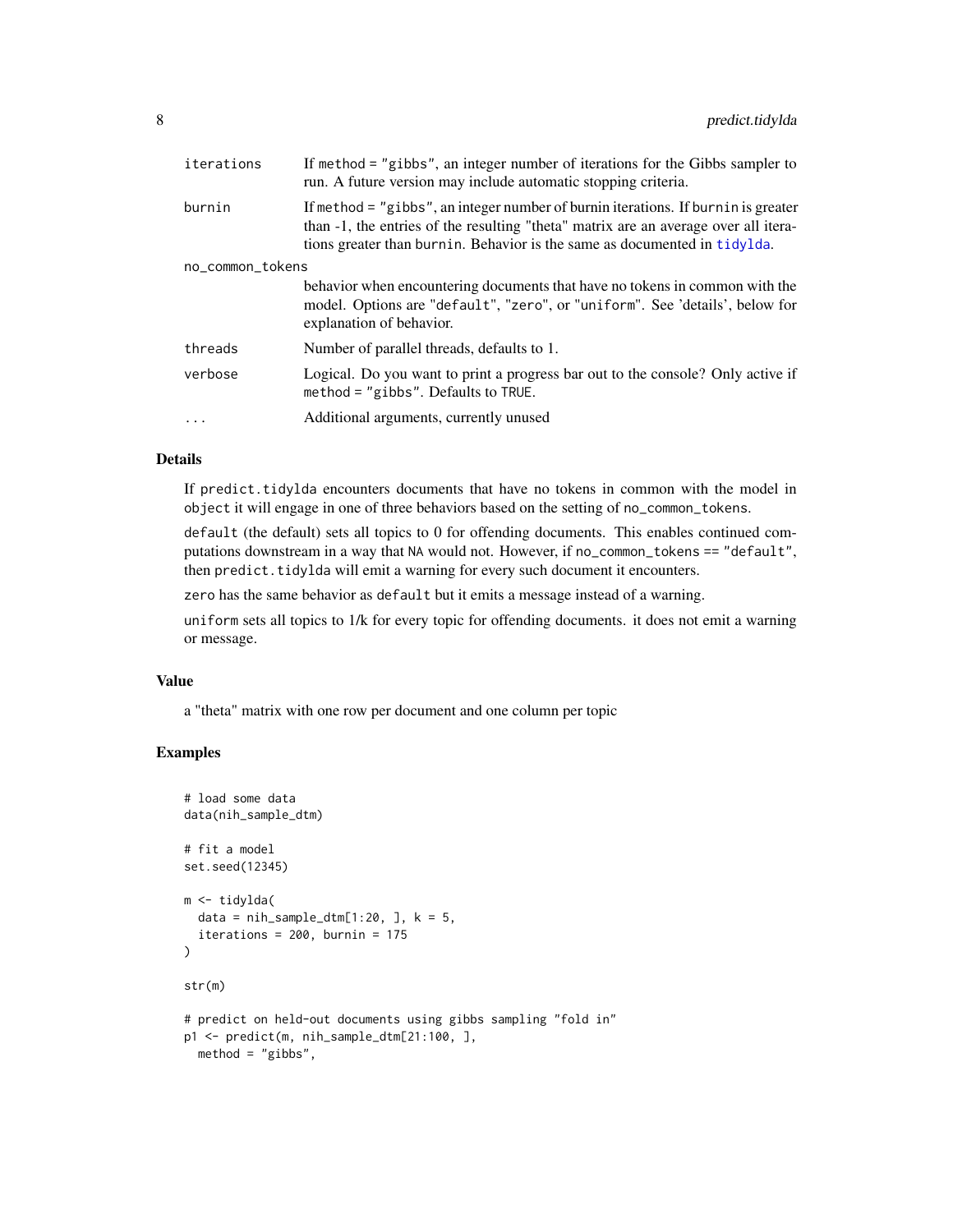## <span id="page-8-0"></span>print.tidylda 9

```
iterations = 200, burnin = 175
\lambda# predict on held-out documents using the dot product method
p2 <- predict(m, nih_sample_dtm[21:100, ], method = "dot")
# compare the methods
barplot(rbind(p1[1, ], p2[1, ]), beside = TRUE, col = c("red", "blue"))
```
print.tidylda *Print Method for tidylda*

## Description

Print a summary for objects of class tidylda

#### Usage

```
## S3 method for class 'tidylda'
print(x, digits = max(3L, getOption("digits") - 3L), n = 5, ...)
```
#### Arguments

| X      | an object of class tidylda                        |
|--------|---------------------------------------------------|
| digits | minimal number of significant digits              |
| n      | Number of rows to show in each displayed tibble.  |
|        | further arguments passed to or from other methods |

#### Value

Silently returns x

```
dtm <- nih_sample_dtm
lda <- tidylda(data = dtm, k = 10, iterations = 100)
print(lda)
lda
print(lda, digits = 2)
```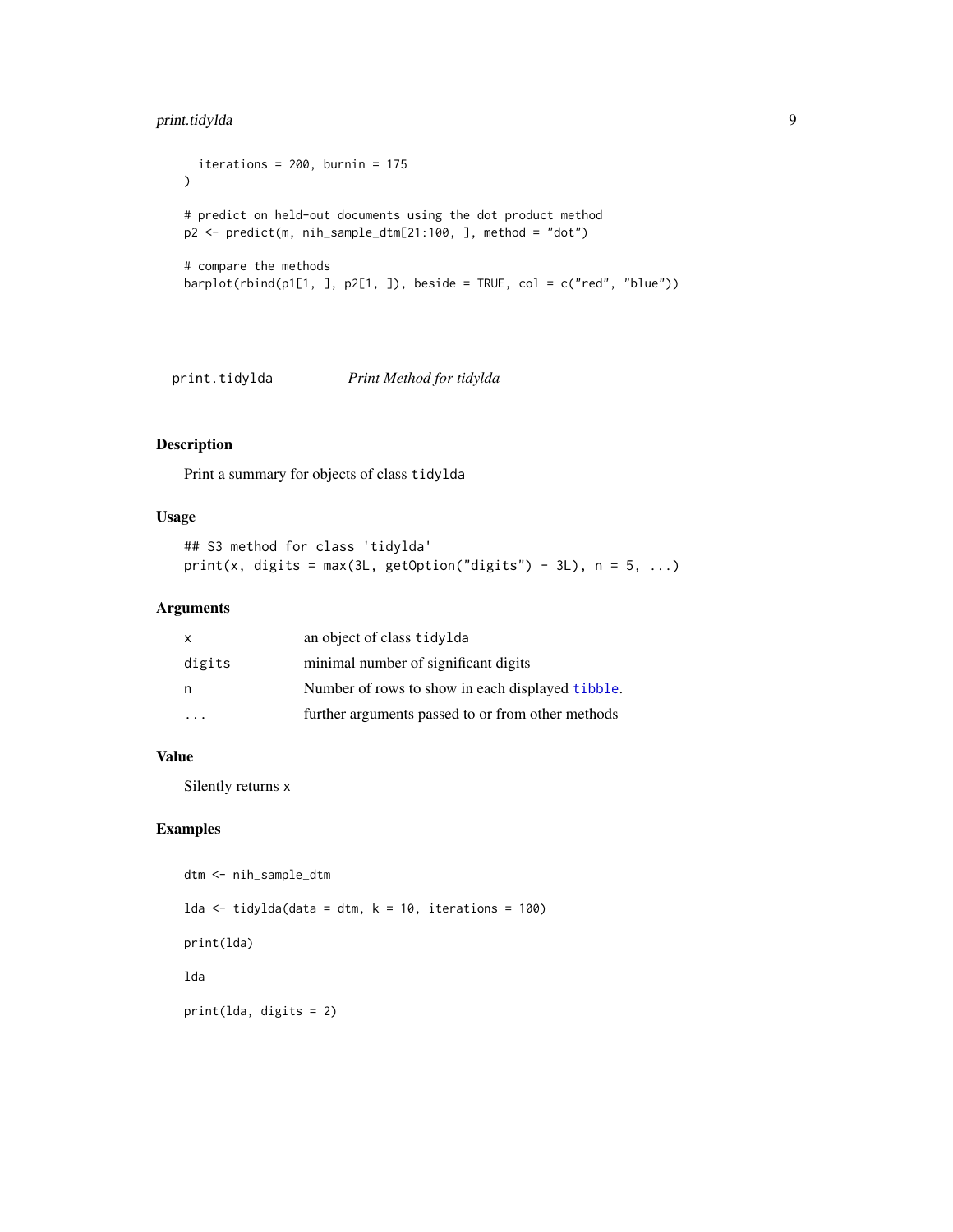<span id="page-9-1"></span><span id="page-9-0"></span>

#### Description

Update an LDA model using collapsed Gibbs sampling.

#### Usage

```
## S3 method for class 'tidylda'
refit(
 object,
 new_data,
  iterations = NULL,
 burnin = -1,
 prior_weight = 1,
 additional_k = 0,
  additional_eta_sum = 250,
 optimize_alpha = FALSE,
 calc_likelihood = FALSE,
  calc_r2 = FALSE,return_data = FALSE,
  threads = 1,
  verbose = TRUE,
  ...
)
```

| object                             | a fitted object of class tidylda.                                                                                                                                            |
|------------------------------------|------------------------------------------------------------------------------------------------------------------------------------------------------------------------------|
| new_data                           | A document term matrix or term co-occurrence matrix of class dgCMatrix.                                                                                                      |
| iterations                         | Integer number of iterations for the Gibbs sampler to run.                                                                                                                   |
| burnin                             | Integer number of burnin iterations. If burnin is greater than -1, the result-<br>ing "beta" and "theta" matrices are an average over all iterations greater than<br>burnin. |
| prior_weight                       | Numeric, 0 or greater or NA. The weight of the beta as a prior from the base<br>model. See Details, below.                                                                   |
| additional_k<br>additional_eta_sum | Integer number of topics to add, defaults to 0.                                                                                                                              |
|                                    | Numeric magnitude of prior for additional topics. Ignored if additional_k is<br>0. Defaults to 250.                                                                          |
|                                    | optimize_alpha Logical. Experimental. Do you want to optimize alpha every iteration? Defaults<br>to FALSE.                                                                   |
| calc_likelihood                    |                                                                                                                                                                              |
|                                    | Logical. Do you want to calculate the log likelihood every iteration? Useful for<br>assessing convergence. Defaults to FALSE.                                                |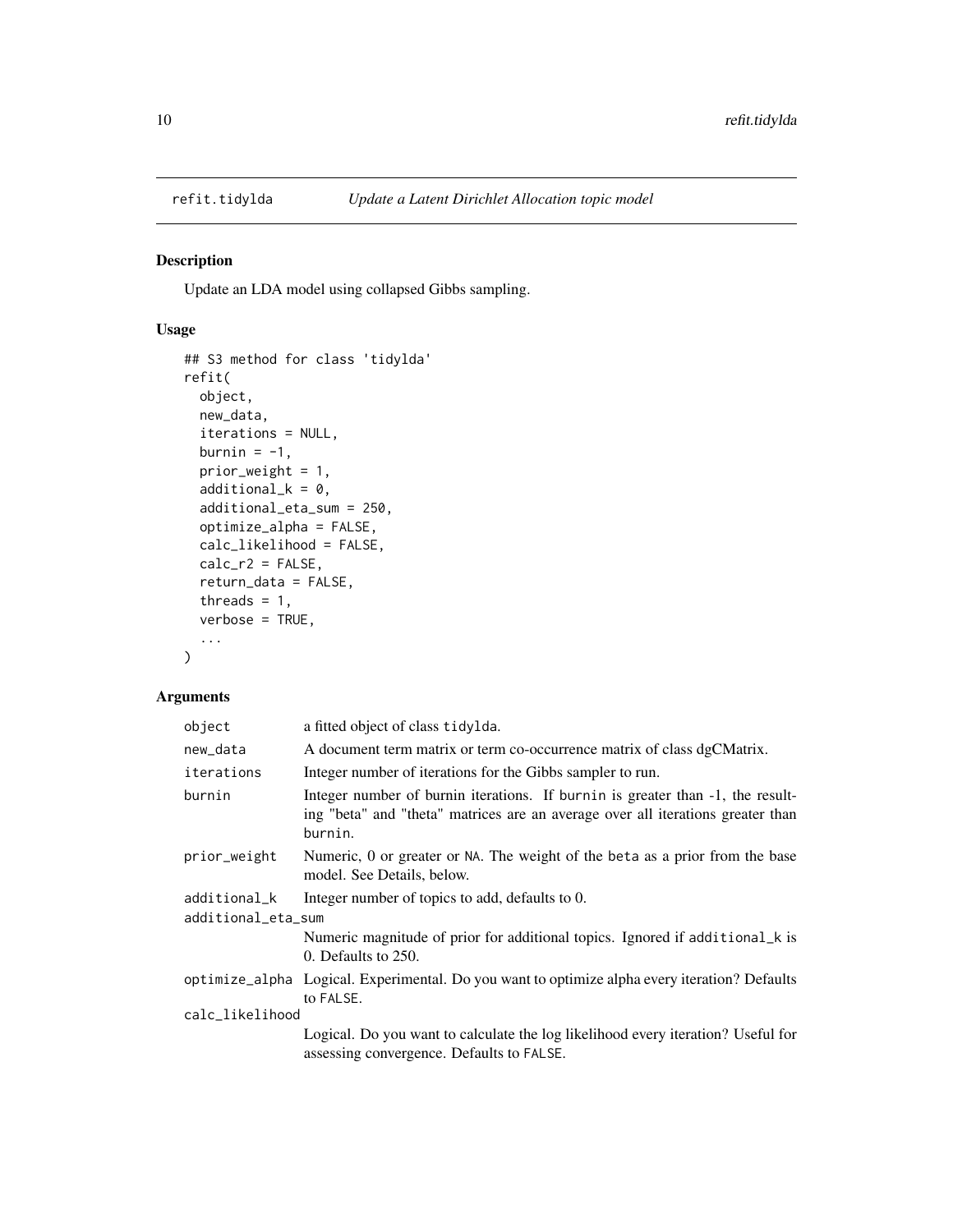#### <span id="page-10-0"></span>refit.tidylda 11

| $calc_r2$   | Logical. Do you want to calculate R-squared after the model is trained? Defaults<br>to FALSE. |
|-------------|-----------------------------------------------------------------------------------------------|
| return_data | Logical. Do you want new_data returned as part of the model object?                           |
| threads     | Number of parallel threads, defaults to 1.                                                    |
| verbose     | Logical. Do you want to print a progress bar out to the console? Defaults to<br>TRUE.         |
| $\cdot$     | Additional arguments, currently unused                                                        |

#### Details

refit allows you to (a) update the probabilities (i.e. weights) of a previously-fit model with new data or additional iterations and (b) optionally use beta of a previously-fit LDA topic model as the eta prior for the new model. This is tuned by setting beta\_as\_prior = FALSE or beta\_as\_prior = TRUE respectively.

prior\_weight tunes how strong the base model is represented in the prior. If prior\_weight = 1, then the tokens from the base model's training data have the same relative weight as tokens in new\_data. In other words, it is like just adding training data. If prior\_weight is less than 1, then tokens in new\_data are given more weight. If prior\_weight is greater than 1, then the tokens from the base model's training data are given more weight.

If prior\_weight is NA, then the new eta is equal to eta from the old model, with new tokens folded in. (For handling of new tokens, see below.) Effectively, this just controls how the sampler initializes (described below), but does not give prior weight to the base model.

Instead of initializing token-topic assignments in the manner for new models (see [tidylda](#page-13-1)), the update initializes in 2 steps:

First, topic-document probabilities (i.e. theta) are obtained by a call to [predict.tidylda](#page-6-1) using method = "dot" for the documents in new\_data. Next, both beta and theta are passed to an internal function, [initialize\\_topic\\_counts](#page-0-0), which assigns topics to tokens in a manner approximately proportional to the posteriors and executes a single Gibbs iteration.

refit handles the addition of new vocabulary by adding a flat prior over new tokens. Specifically, each entry in the new prior is equal to the 10th percentile of eta from the old model. The resulting model will have the total vocabulary of the old model plus any new vocabulary tokens. In other words, after running refit.tidylda ncol(beta) >= ncol(new\_data) where beta is from the new model and new\_data is the additional data.

You can add additional topics by setting the additional<sub>k</sub> parameter to an integer greater than zero. New entries to alpha have a flat prior equal to the median value of alpha in the old model. (Note that if alpha itself is a flat prior, i.e. scalar, then the new topics have the same value for their prior.) New entries to eta have a shape from the average of all previous topics in eta and scaled by additional\_eta\_sum.

#### Value

Returns an S3 object of class c("tidylda").

#### Note

Updates are, as of this writing, are almost-surely useful but their behaviors have not been optimized or well-studied. Caveat emptor!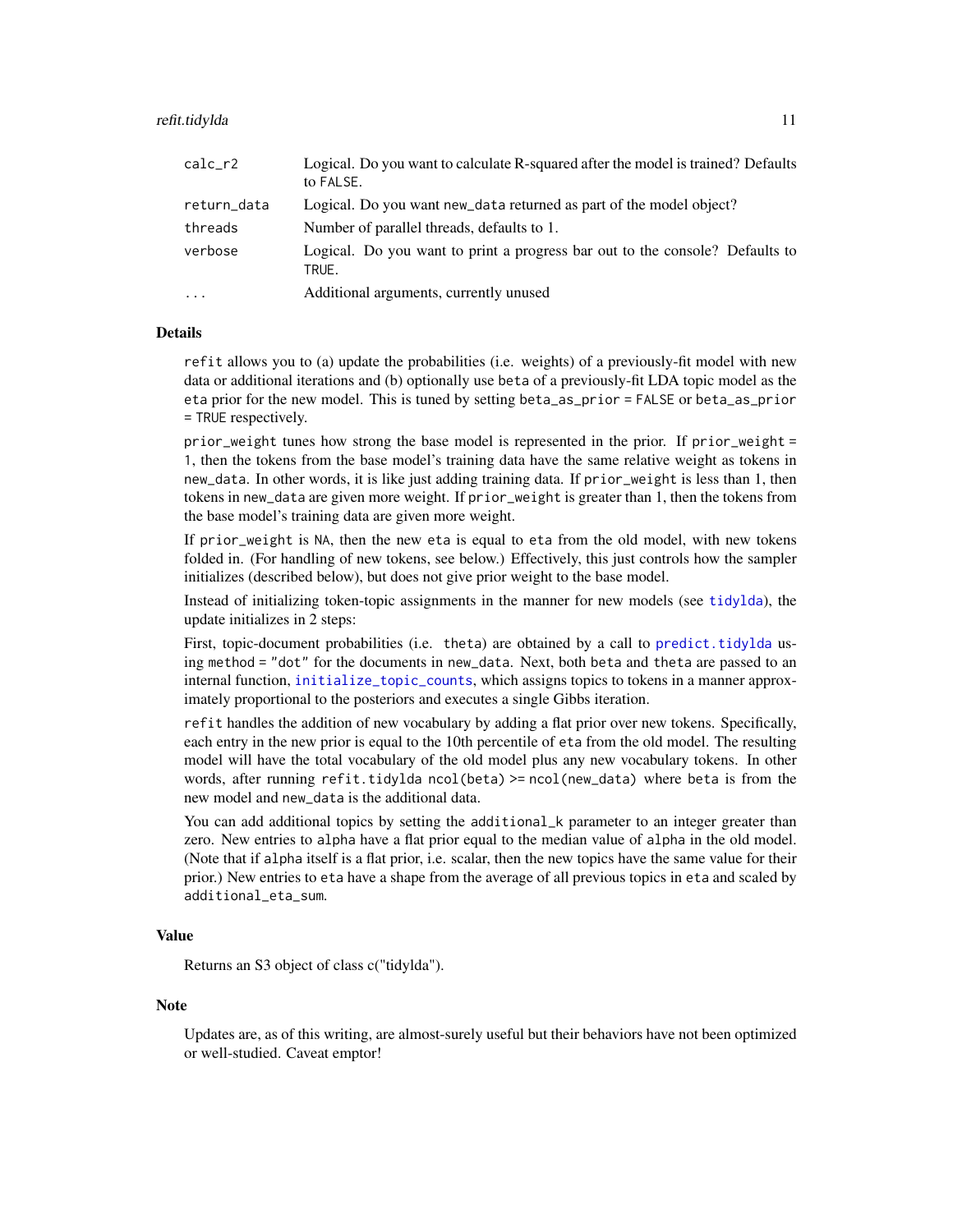#### <span id="page-11-0"></span>Examples

```
# load a document term matrix
data(nih_sample_dtm)
d1 <- nih_sample_dtm[1:50, ]
d2 <- nih_sample_dtm[51:100, ]
# fit a model
m <- tidylda(d1,
 k = 10,
  iterations = 200, burnin = 175\lambda# update an existing model by adding documents using old model as prior
m2 <- refit(
  object = m,
 new_data = rbind(d1, d2),
  iterations = 200,
  burnin = 175,
  prior_weight = 1
)
# use an old model to initialize new model and not use old model as prior
m3 <- refit(
 object = m,
 new_data = d2, # new documents only
  iterations = 200,
  burnin = 175,
  prior_weight = NA
\lambda# add topics while updating a model by adding documents
m4 < -refit(object = m,
 new_data = rbind(d1, d2),
  additional_k = 3,
  iterations = 200,
  burnin = 175)
```
tidy.tidylda *Tidy a matrix from a* tidylda *topic model*

#### Description

Tidy the result of a tidylda topic model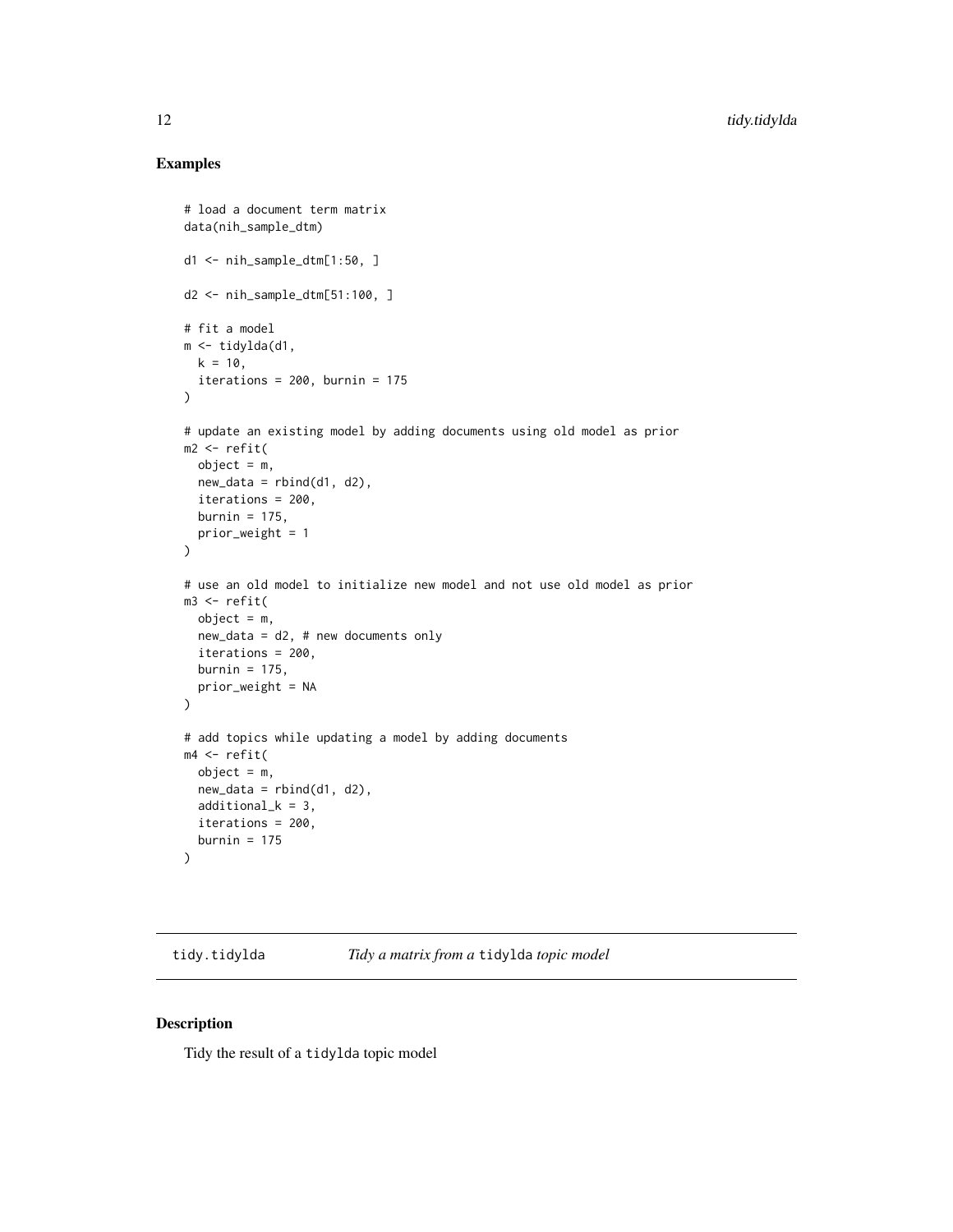#### <span id="page-12-0"></span>tidy.tidylda 13

#### Usage

```
## S3 method for class 'tidylda'
tidy(x, matrix, log = FALSE, ...)
## S3 method for class 'matrix'
tidy(x, matrix, log = FALSE, ...)
```
#### Arguments

| x.       | an object of class tidylda or an individual beta, theta, or lambda matrix. |
|----------|----------------------------------------------------------------------------|
| matrix   | the matrix to tidy; one of 'beta', 'theta', or 'lambda'                    |
| log      | do you want to have the result on a log scale? Defaults to FALSE           |
| $\cdots$ | other arguments passed to methods, currently not used                      |

#### Value

Returns a [tibble](#page-0-0).

If matrix  $=$  "beta" then the result is a table of one row per topic and token with the following columns: topic, token, beta

If matrix  $=$  "theta" then the result is a table of one row per document and topic with the following columns: document, topic, theta

If matrix  $=$  "lambda" then the result is a table of one row per topic and token with the following columns: topic, token, lambda

#### Functions

• tidy.matrix: Tidy an individual matrix. Useful for predictions and called from tidy.tidylda

#### Note

If log = TRUE then "log\_" will be appended to the name of the third column of the resulting table. e.g "beta" becomes "log\_beta".

```
dtm <- nih_sample_dtm
lda <- tidylda(data = dtm, k = 10, iterations = 100, burnin = 75)
tidy_beta <- tidy(lda, matrix = "beta")
tidy_theta <- tidy(lda, matrix = "theta")
tidy_lambda <- tidy(lda, matrix = "lambda")
```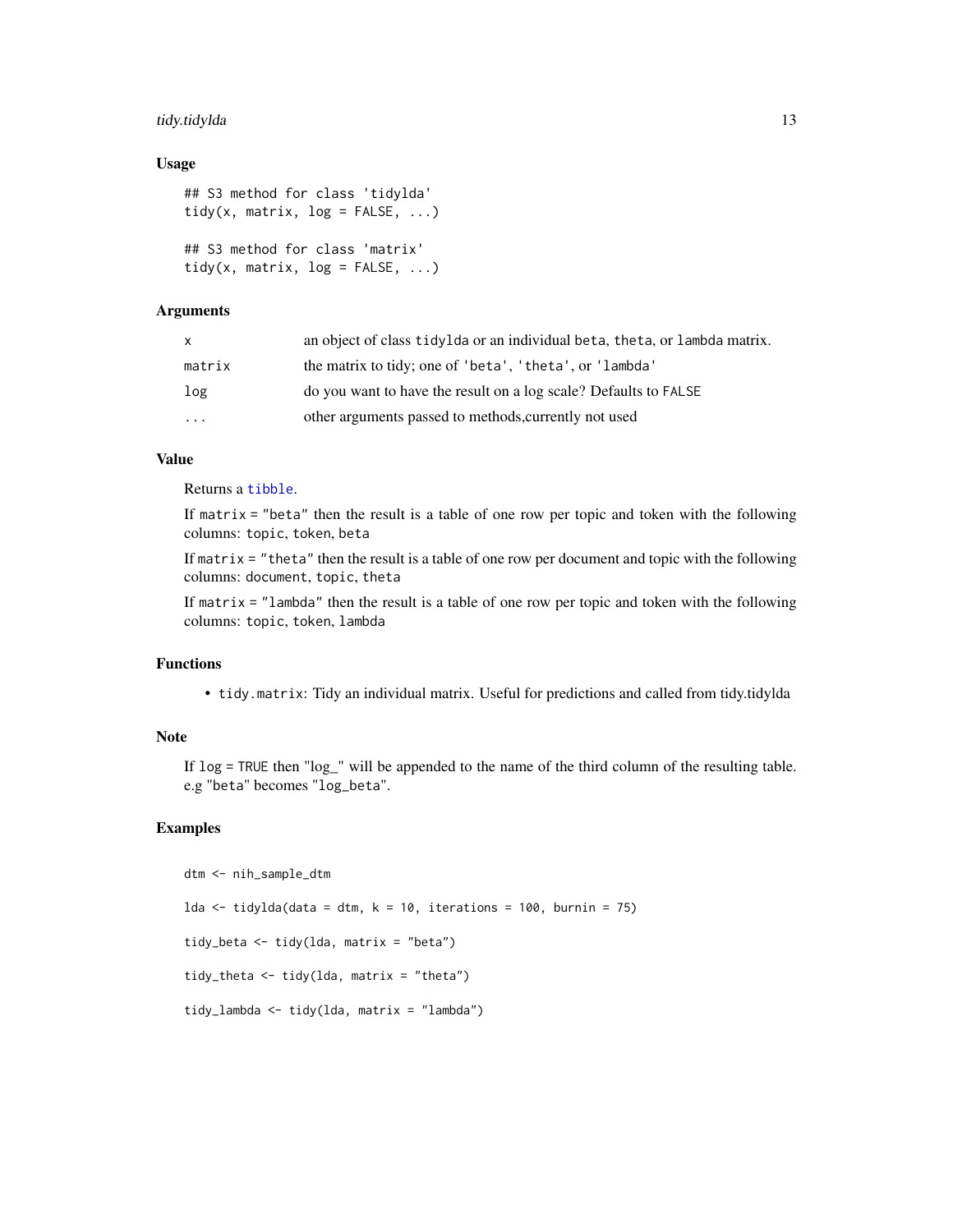#### <span id="page-13-1"></span><span id="page-13-0"></span>Description

Fit a Latent Dirichlet Allocation topic model using collapsed Gibbs sampling.

## Usage

```
tidylda(
  data,
  k,
  iterations = NULL,
 burnin = -1,
  alpha = 0.1,
 eta = 0.05,
 optimize_alpha = FALSE,
  calc_likelihood = TRUE,
  calc_r2 = FALSE,threads = 1,
  return_data = FALSE,
  verbose = TRUE,
  ...
\mathcal{L}
```

| data            | A document term matrix or term co-occurrence matrix. The preferred class is a<br>dgCMatrix-class. However there is support for any Matrix-class object as<br>well as several other commonly-used classes such as matrix, dfm, DocumentTermMatrix,<br>and simple_triplet_matrix |
|-----------------|--------------------------------------------------------------------------------------------------------------------------------------------------------------------------------------------------------------------------------------------------------------------------------|
| k               | Integer number of topics.                                                                                                                                                                                                                                                      |
| iterations      | Integer number of iterations for the Gibbs sampler to run.                                                                                                                                                                                                                     |
| burnin          | Integer number of burnin iterations. If burnin is greater than -1, the result-<br>ing "beta" and "theta" matrices are an average over all iterations greater than<br>burnin.                                                                                                   |
| alpha           | Numeric scalar or vector of length k. This is the prior for topics over documents.                                                                                                                                                                                             |
| eta             | Numeric scalar, numeric vector of length ncol (data), or numeric matrix with<br>k rows and ncol (data) columns. This is the prior for words over topics.                                                                                                                       |
|                 | optimize_alpha Logical. Do you want to optimize alpha every iteration? Defaults to FALSE. See<br>'details' below for more information.                                                                                                                                         |
| calc_likelihood |                                                                                                                                                                                                                                                                                |
|                 | Logical. Do you want to calculate the log likelihood every iteration? Useful for<br>assessing convergence. Defaults to TRUE.                                                                                                                                                   |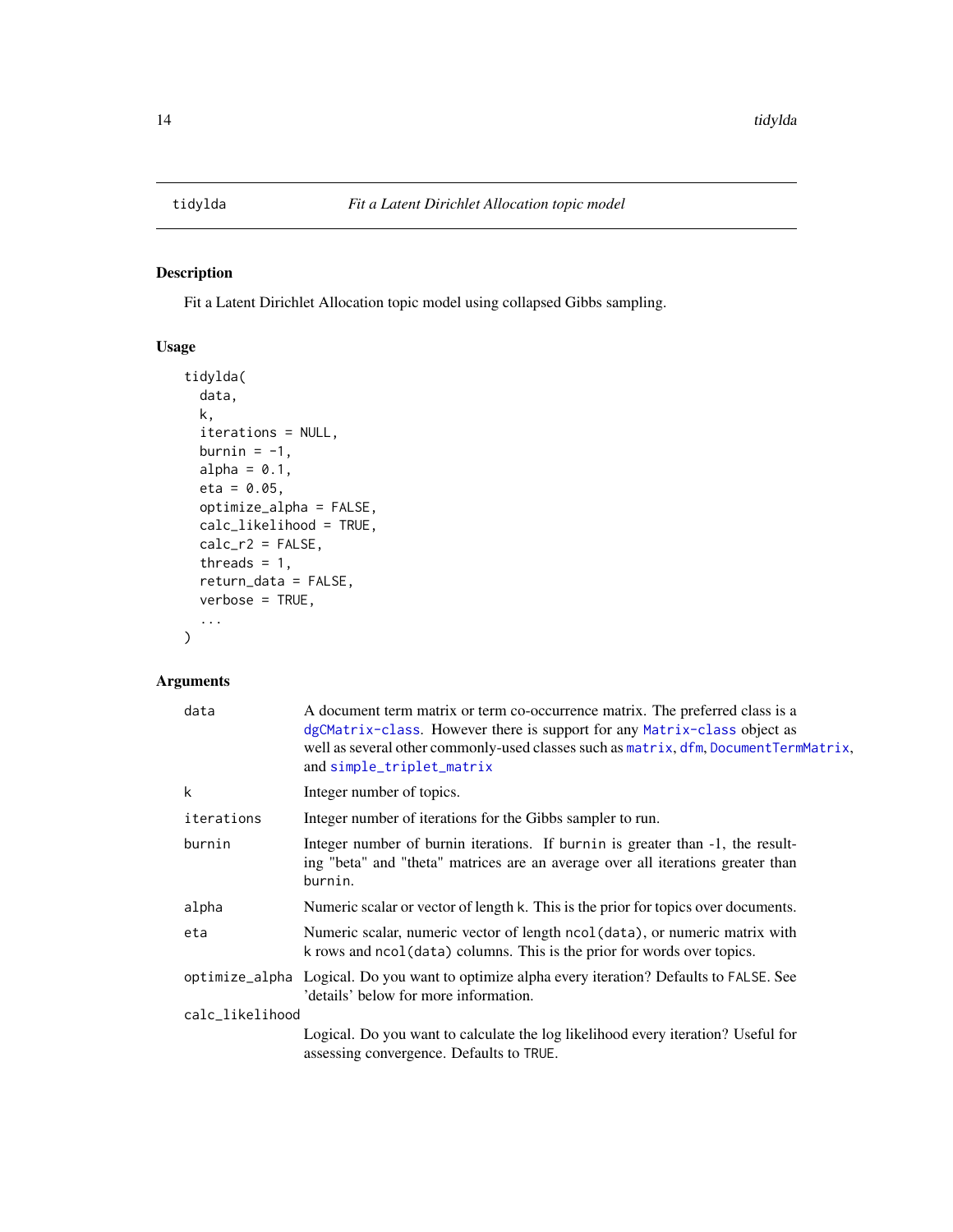#### <span id="page-14-0"></span>tidylda **15**

| calc_r2     | Logical. Do you want to calculate R-squared after the model is trained? Defaults<br>to FALSE. See calc_lda_r2. |
|-------------|----------------------------------------------------------------------------------------------------------------|
| threads     | Number of parallel threads, defaults to 1. See Details, below.                                                 |
| return_data | Logical. Do you want data returned as part of the model object?                                                |
| verbose     | Logical. Do you want to print a progress bar out to the console? Defaults to<br>TRUE.                          |
| $\cdots$    | Additional arguments, currently unused                                                                         |

#### Details

This function calls a collapsed Gibbs sampler for Latent Dirichlet Allocation written using the excellent Rcpp package. Some implementation notes follow:

Topic-token and topic-document assignments are not initialized based on a uniform-random sampling, as is common. Instead, topic-token probabilities (i.e. beta) are initialized by sampling from a Dirichlet distribution with eta as its parameter. The same is done for topic-document probabilities (i.e. theta) using alpha. Then an internal function is called ([initialize\\_topic\\_counts](#page-0-0)) to run a single Gibbs iteration to initialize assignments of tokens to topics and topics to documents.

When you use burn-in iterations (i.e. burnin = TRUE), the resulting beta and theta matrices are calculated by averaging over every iteration after the specified number of burn-in iterations. If you do not use burn-in iterations, then the matrices are calculated from the last run only. Ideally, you'd burn in every iteration before convergence, then average over the chain after its converged (and thus every observation is independent).

If you set optimize\_alpha to TRUE, then each element of alpha is proportional to the number of times each topic has be sampled that iteration averaged with the value of alpha from the previous iteration. This lets you start with a symmetric alpha and drift into an asymmetric one. However, (a) this probably means that convergence will take longer to happen or convergence may not happen at all. And (b) I make no guarantees that doing this will give you any benefit or that it won't hurt your model. Caveat emptor!

The log likelihood calculation is the same that can be found on page 9 of [https://arxiv.org/](https://arxiv.org/pdf/1510.08628.pdf) [pdf/1510.08628.pdf](https://arxiv.org/pdf/1510.08628.pdf). The only difference is that the version in [tidylda](#page-13-1) allows eta to be a vector or matrix. (Vector used in this function, matrix used for model updates in [refit.tidylda](#page-9-1). At present, the log likelihood function appears to be ok for assessing convergence. i.e. It has the right shape. However, it is, as of this writing, returning positive numbers, rather than the expected negative numbers. Looking into that, but in the meantime caveat emptor once again.

Parallelism, is not currently implemented. The threads argument is a placeholder for planned enhancements.

#### Value

Returns an S3 object of class tidylda. See [new\\_tidylda](#page-0-0).

#### Examples

```
# load some data
data(nih_sample_dtm)
```
# fit a model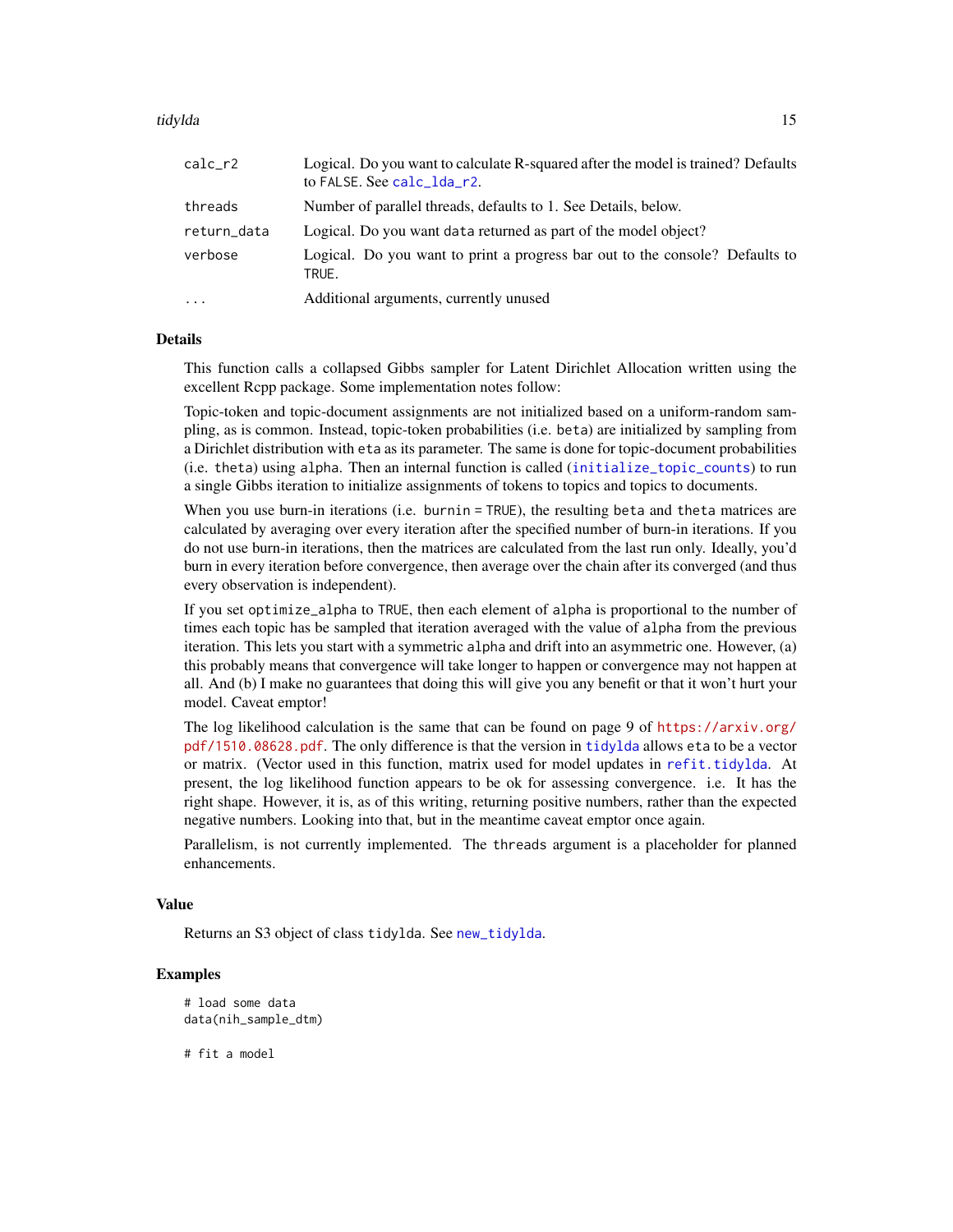```
set.seed(12345)
m <- tidylda(
 data = nih\_sample\_dtm[1:20, ], k = 5,
 iterations = 200, burnin = 175
\lambdastr(m)
# predict on held-out documents using gibbs sampling "fold in"
p1 <- predict(m, nih_sample_dtm[21:100, ],
 method = "gibbs",
  iterations = 200, burnin = 175\mathcal{L}# predict on held-out documents using the dot product method
p2 <- predict(m, nih_sample_dtm[21:100, ], method = "dot")
# compare the methods
barplot(rbind(p1[1, ], p2[1, ]), beside = TRUE, col = c("red", "blue"))
```